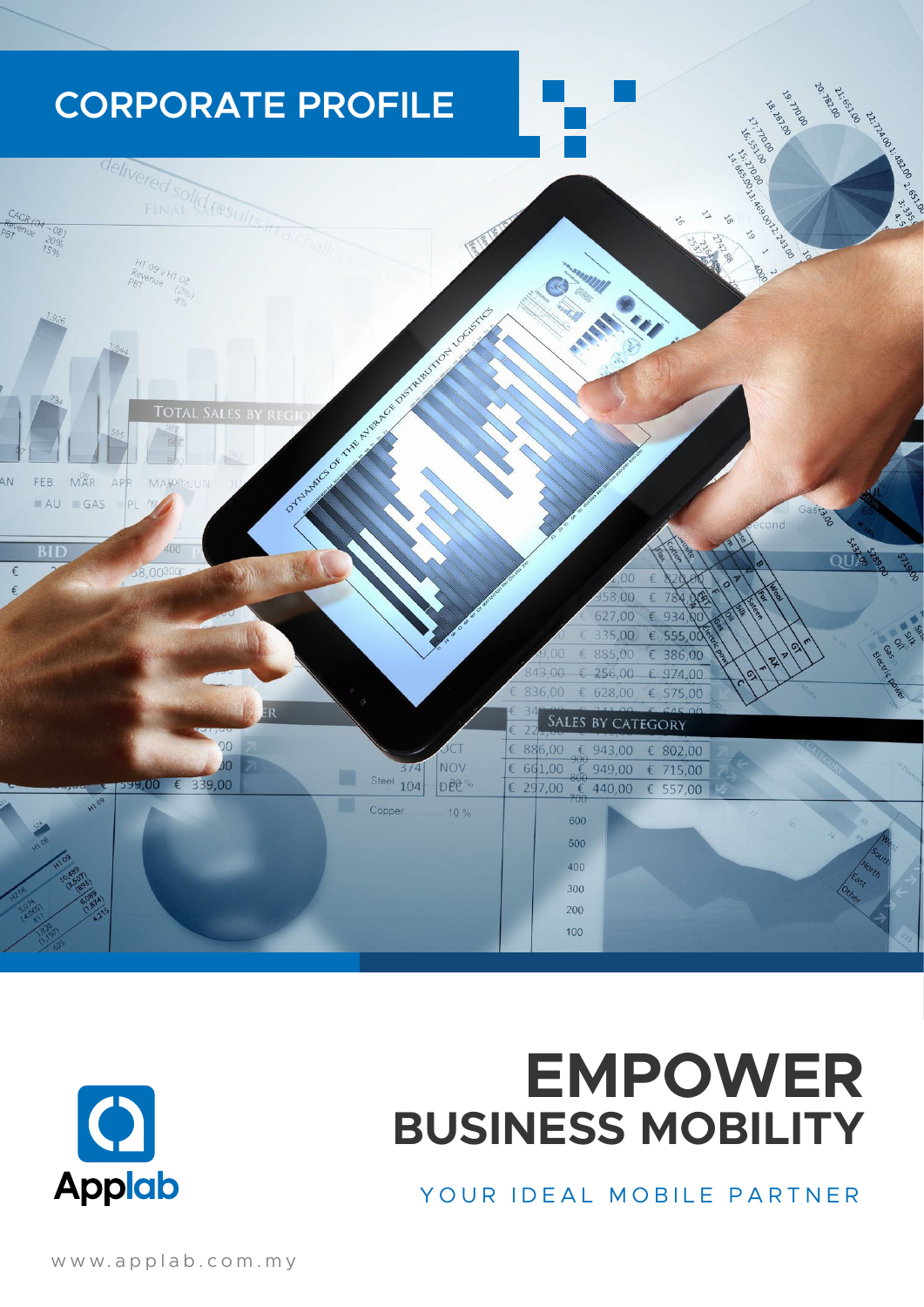## **ABOUT US**

#### App Lab is an established MSC Status software development, consulting and ICT Solutions company.

With the strong industry presence, which we have successfully deploy unique solution for various customer from different industry. we've matured into the Creative Technology pioneers strive to deliver solutions with the latest technology to our customer to cater for their business need. We are specializes in delivering holistic software development solutions ranging from custom web applications, web design, software development, mobile applications development (iOS / Android) and system integration services.

## **Lee Our Mission**

*We are a Mobile Solution Provider with the mission to assist Malaysia company to transform their daily office operation from paper to paperless via mobile platform.*

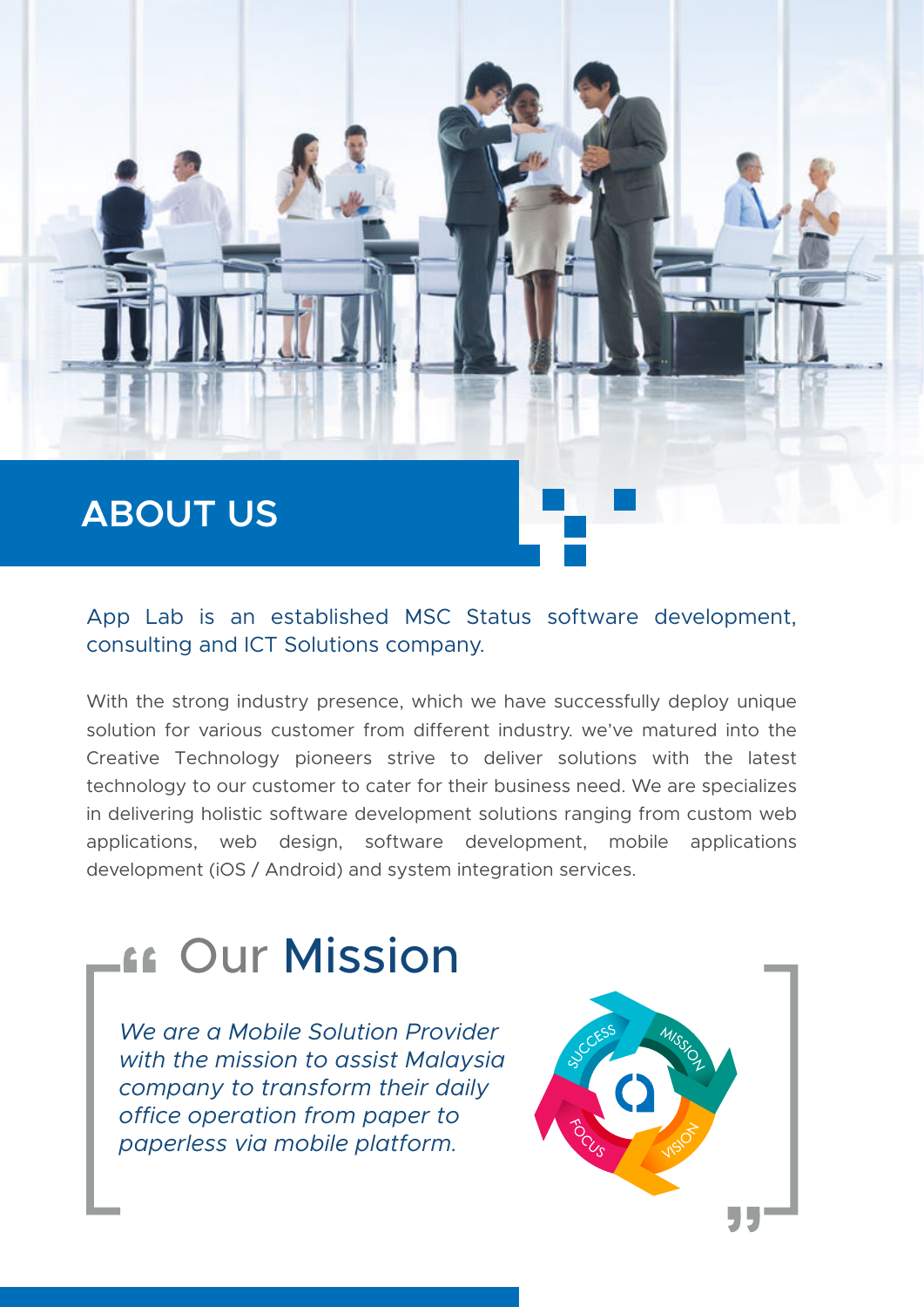### Custom Development



#### In-House Product



#### How We Do



- Understand Project

- Gather Requirements - Out of the box design - Proper coding practises



- Proper testing - Bug fixing



- Timely Launch

- Happy Clients



- Ongoing support